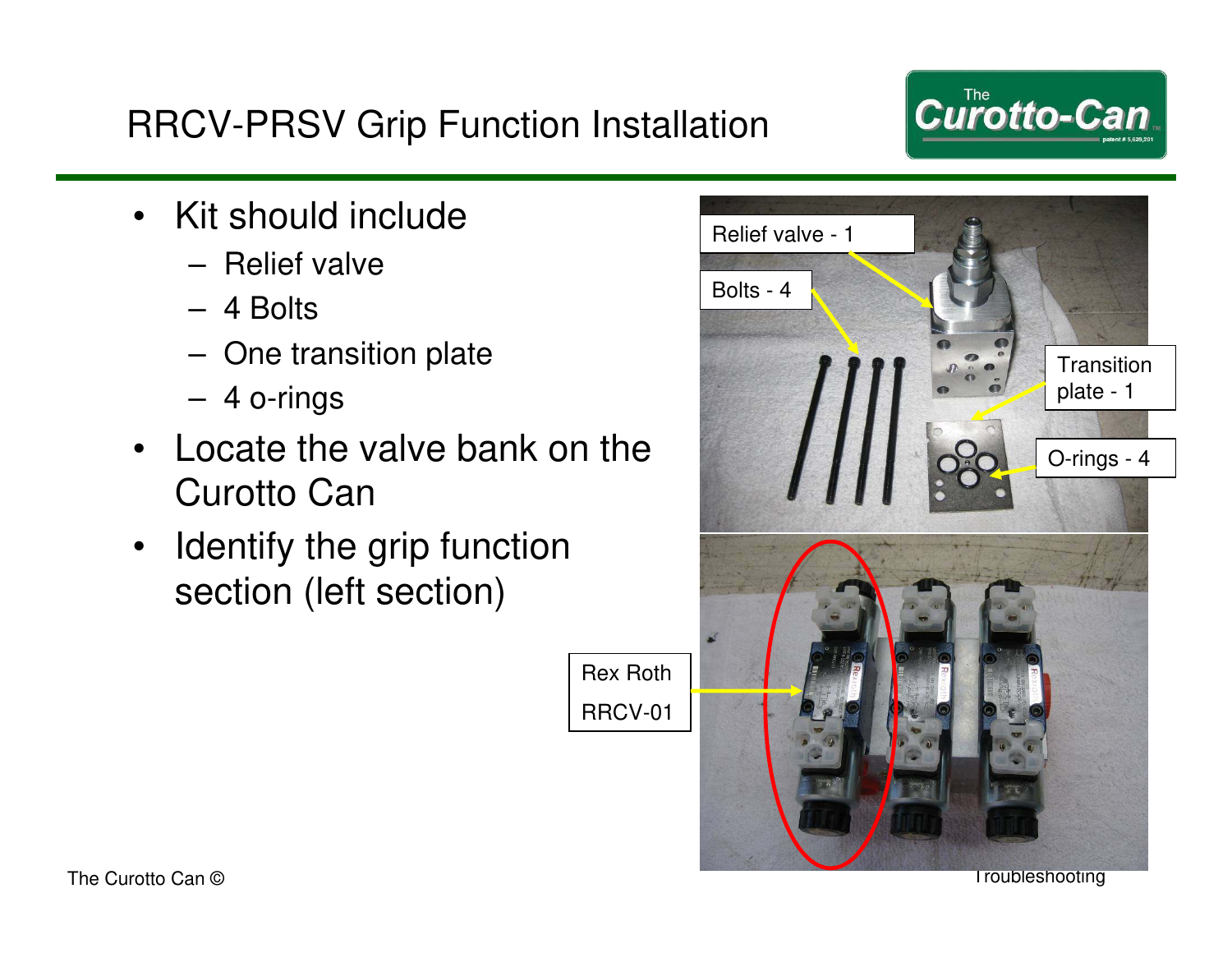# Adjusting Solenoids

Curotto-Can

- 1. Remove valve cover
- 2. Loosen top and bottom solenoid caps on RRCV-01
- 3. Rotate solenoids 90 deg. so that the din connectors face outside (you may have to loosen the harness to make this happen)
- 4. Tighten solenoid caps
- 5. Remove din connectors





The Curotto Can © Troubleshooting Transfer Curotto Can © Troubleshooting Transfer Curotto Can ©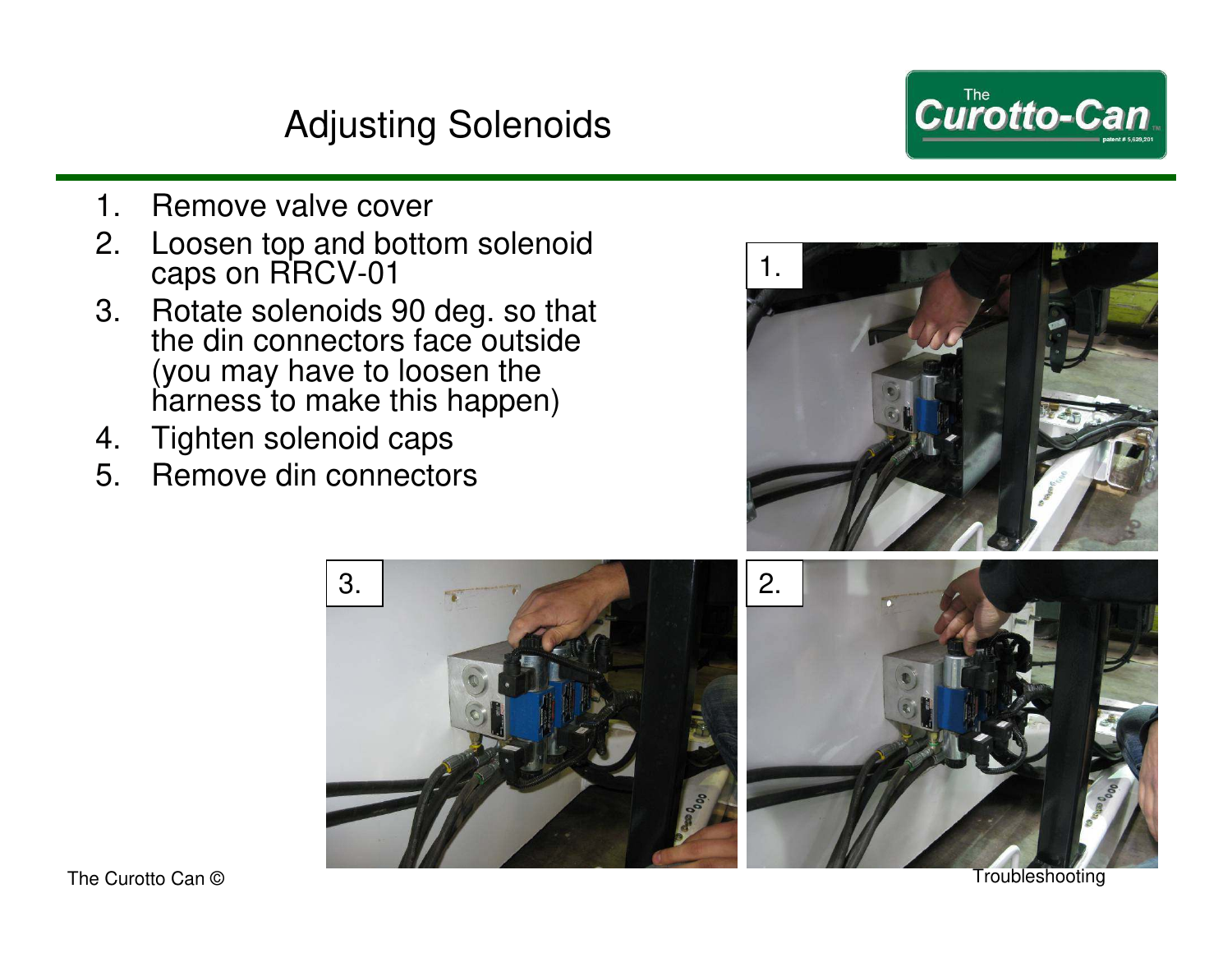# Removing RRCV-01

- 1. Remove Rexroth valve with Allen wrench and set aside in clean area
- 2. Position transition plate
- 3. Insert o-rings on transition plate
- 4. Place transition plate center dimple up





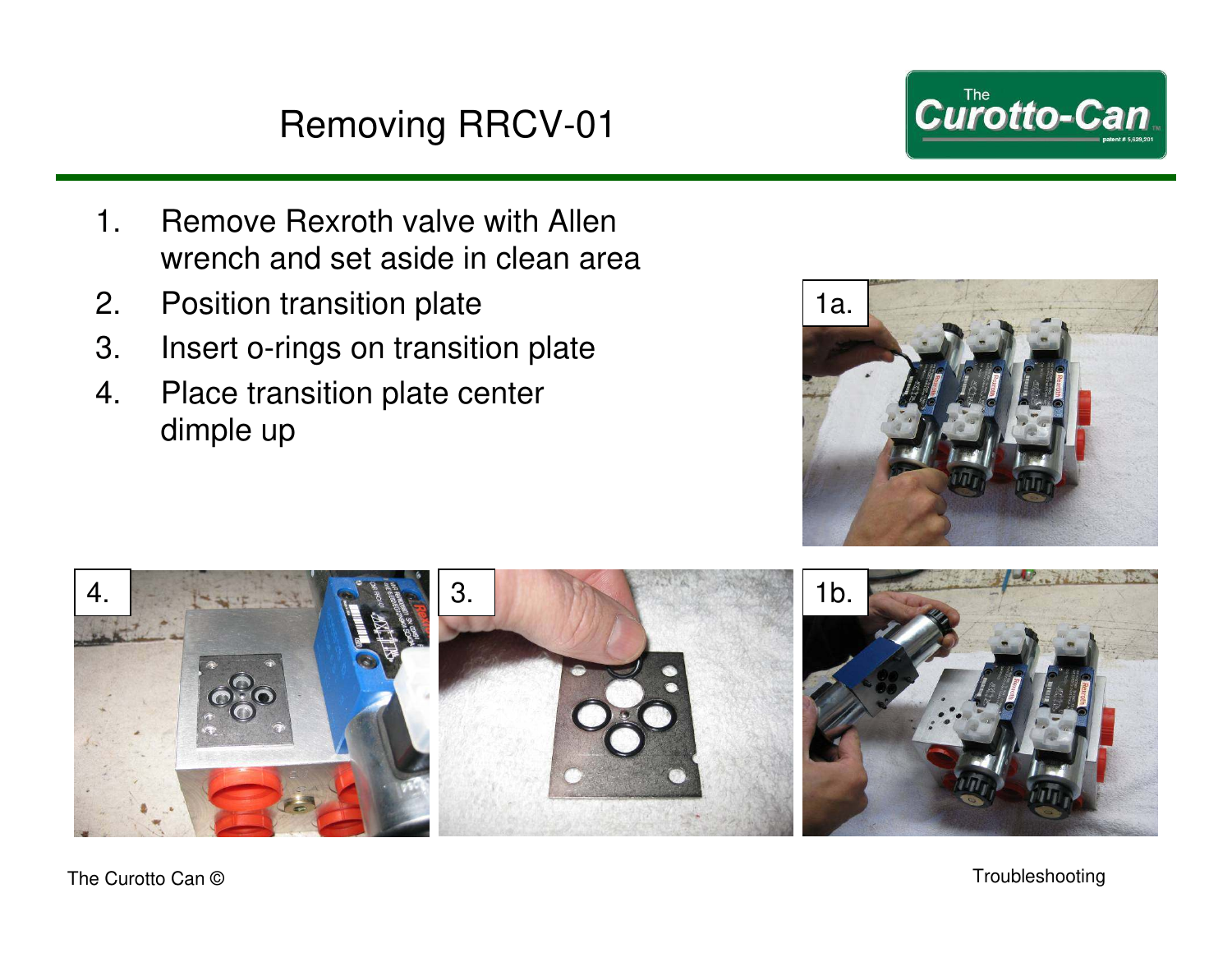## Fitting Sandwich Valve

**Curotto-Can** 

- 1. Locate the arrow and the number "2" on the sandwich valve
- 2. Position sandwich valve with the number "2" arrow in toward the existing Curotto Can manifold
- 3. Using the supplied bolts, fasten the Rexroth valve through the sandwich valve to the manifold